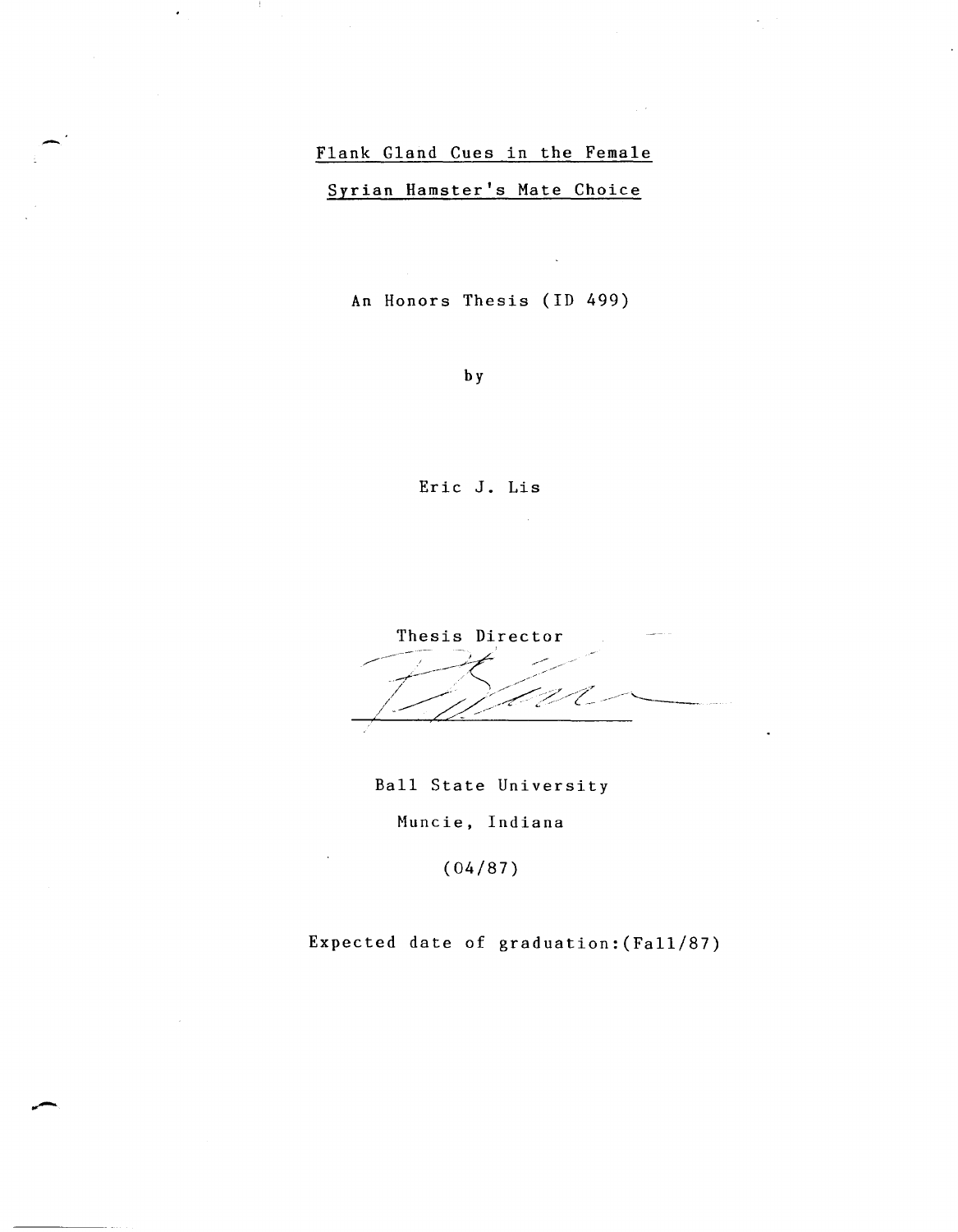### ABSTRACT

 $\mathcal{F} \times \mathcal{F}$ 

Eight female Syrian hamsters were given a choice between a familiar male vs. a novel male in a plexiglass arena (120 cm. x 120 cm.). Familiarity is determined by the female's previous exposure to the flank gland odor of the familiar male. The study demonstrates a positive relationship between female mate choice and flank gland familiarity.

- 1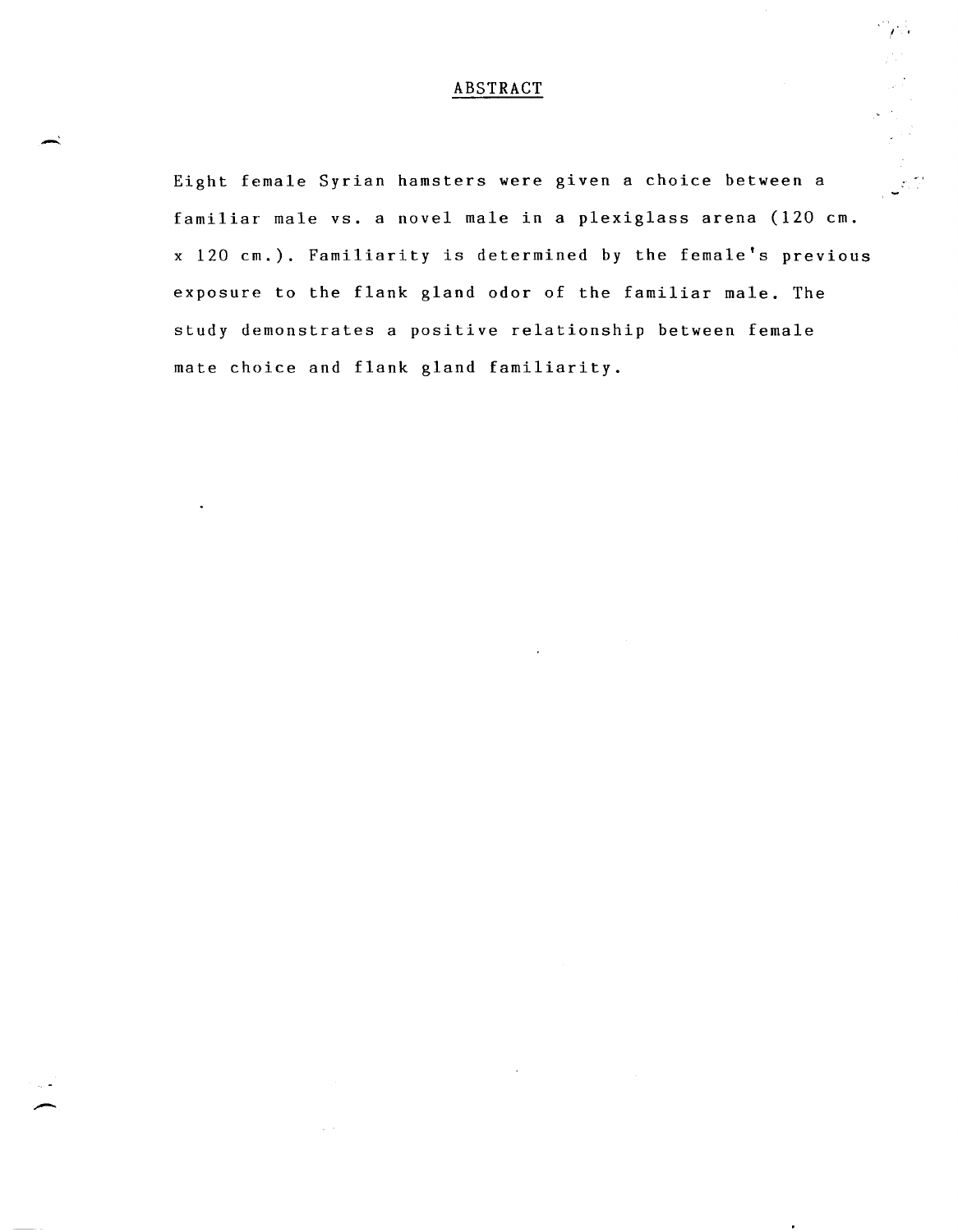#### INTRODUCTION

 $\overline{\phantom{0}}$ 

-

Many studies on the specialized glandular areas of male rodents support an aggressive function in social interactions. These specialized glandular areas have often been assumed to function in site defense or to exclude and intimidate male competitors ( Fullenkamp, Fisher, Vance; 1986),

Hamsters have clearly defined oval regions of enlarged, pigmented sebaceous glands on the dorsal portion of each flank which are called flank glands ( Montagna and Hamilton, 1950). A significant amount of data on flank gland marking supports an intimidation effect.Many studies indicate that there is a positive association between aggression and marking behavior ( Dieterlen,1959; Johnston,1975).Dieterlen (1959) reported that flank marking was especially frequent after agonistic encounters, and suggested that it was an agonistic behavior concerned with defense of territory. Other experiments demonstrate that the size and pigmentation of the flank gland can be used as a predictor of social rank in male hamsters ( Drickamer, Vandenbergh, Colby; 1973).

Other data are not so consistent with an intimidation effect of flank gland substances ( Fullenkamp, Fisher,Vance; 1986). Males undergoing short photoperiod induced testicular regression increase their level of aggression, become more dominant but do not exhibit comparable increases in marking behavior ( Garrett and Campbell,1980). Lipkow (1954) claimed that the gland was of sexual importance,

**1·**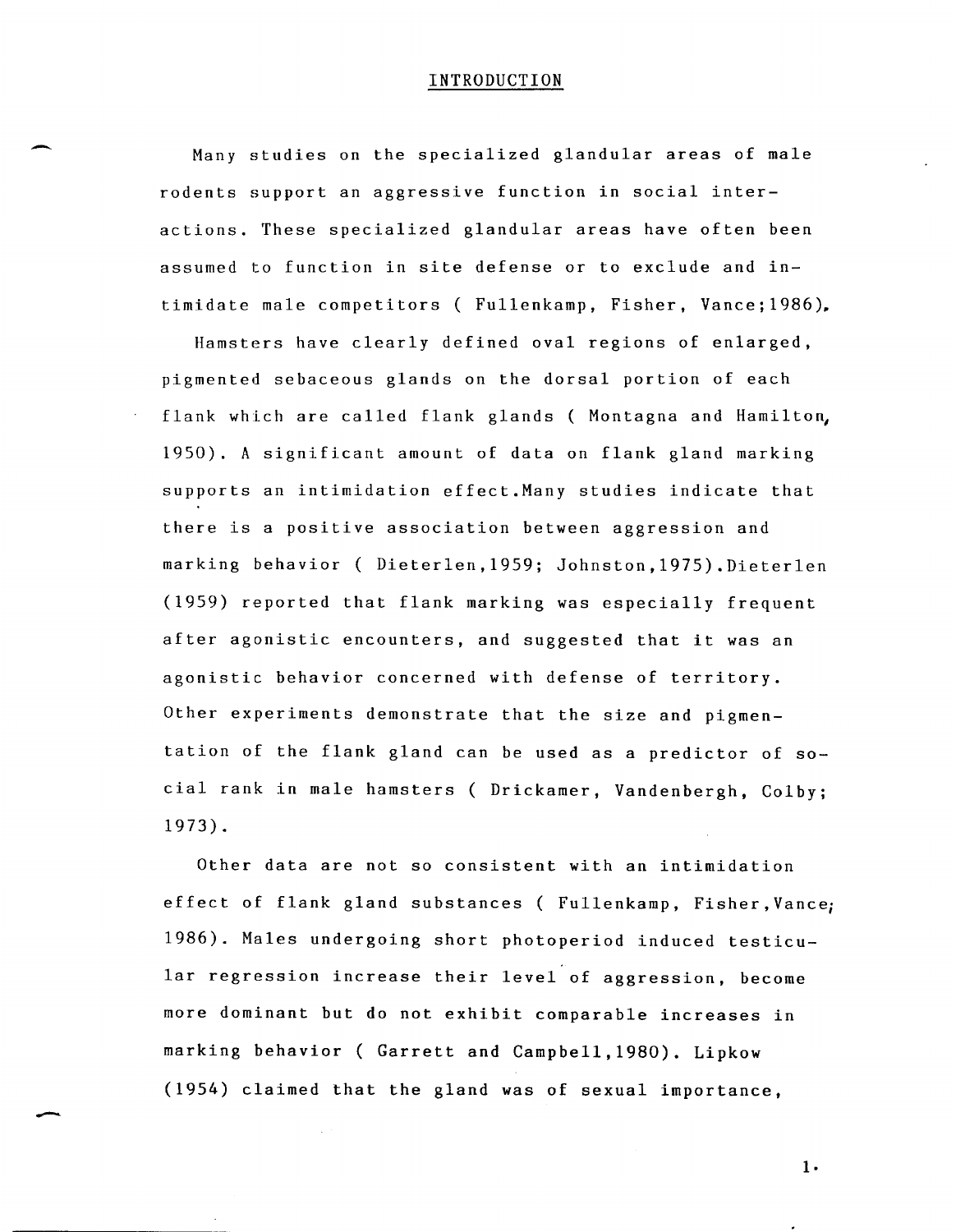particularly in sexual excitation of the female. He removed flank glands from several males and claimed females would not mate with them, or did so only after long latencies.

Daly (1977) hypothesized that if a female is repeatedly exposed to a male's scent marks she will habituate to his odors and be more likely to mate with him when she comes into estrous. This experiment addressed this issue by observing whether females would respond to the flank gland odor of a familiar male versus a novel male in mate choice. The data were examined by comparing the frequencies of mounts and intromissions performed by the males (familiar vs. novel) combined with the female total lordosis time with each male.

#### METHOD

#### SUBJECTS

Twenty-two Golden hamsters, eight females and fourteen males, were used in the study. As a rule, one female and two males were used for each test. The subjects were approximately six months old and are maintained on a 16:8, light: dark cycle.

#### APPARATUS

 $\sim$ 

The hamsters were tested in a  $102$  x  $102$  cm. open arena. Each male was tethered in a harness which only allowed a limited range of movement (within a 30 x 38 cm. area). The female had equal access and vision of both males from any point in the arena. All testing was conducted under dim red illumination.

2 •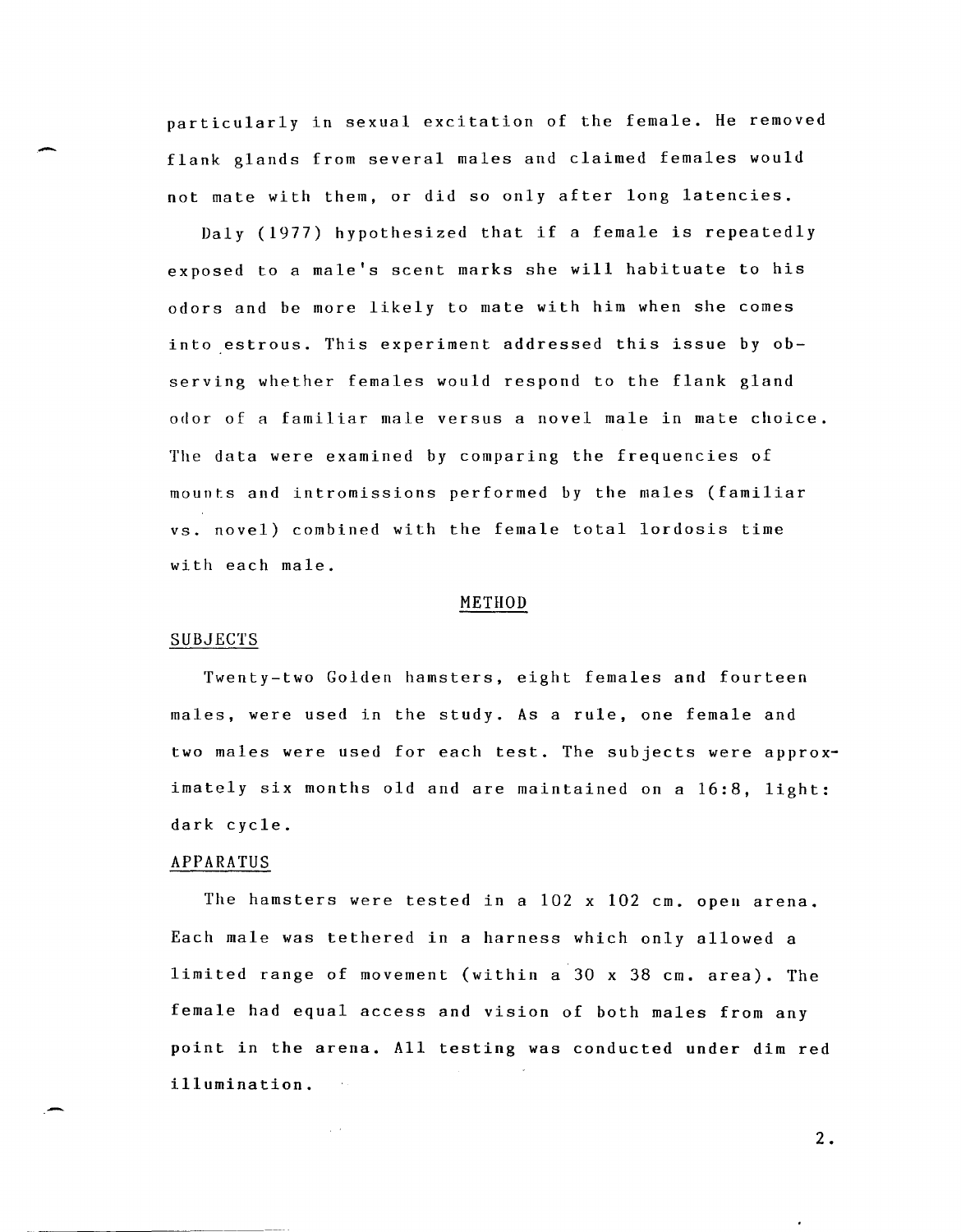#### PROCEDURE

The males were randomly designated as either familiar or novel without any prior dominance testing. Flank gland smears from the familiar male were applied to a marked square (5 x 5 cm.) on the female's cage wall. The smears were applied once a day beginning with the female's estrous day and continuing until the next estrous, which was designated as the test day.

The female's estrous cycle had to be closely monitored via daily examination of vaginal mucous. Usually the female would demonstrate the typical four day estrous cycle, but there were exceptions. The female had to be in estrous for the test to be run.

On the test day, the last flank gland smear was applied thirty minutes before the trial run. The female was put into the arena for five minutes before the test to allow for familiarization. The males were tethered in the harnesses five minutes before the test, without female presence, to also allow for familiarization. The testing began after 9:00 A.M. which was the beginning of the hamster night cycle and the period of peak activity. The range of testing times for the eight trial runs was between  $9:00$  A.M. and  $11:00$  A.M.. The female was placed in the neutral area of the arena, with equal visibility of both tethered males. Each trial lasted approximately 35 to 60 minutes, with the frequency of mounts and intromissions being recorded along with the total lordosis time of the female in the respective regions of the arena (familiar vs. novel).

 $\chi \to 0$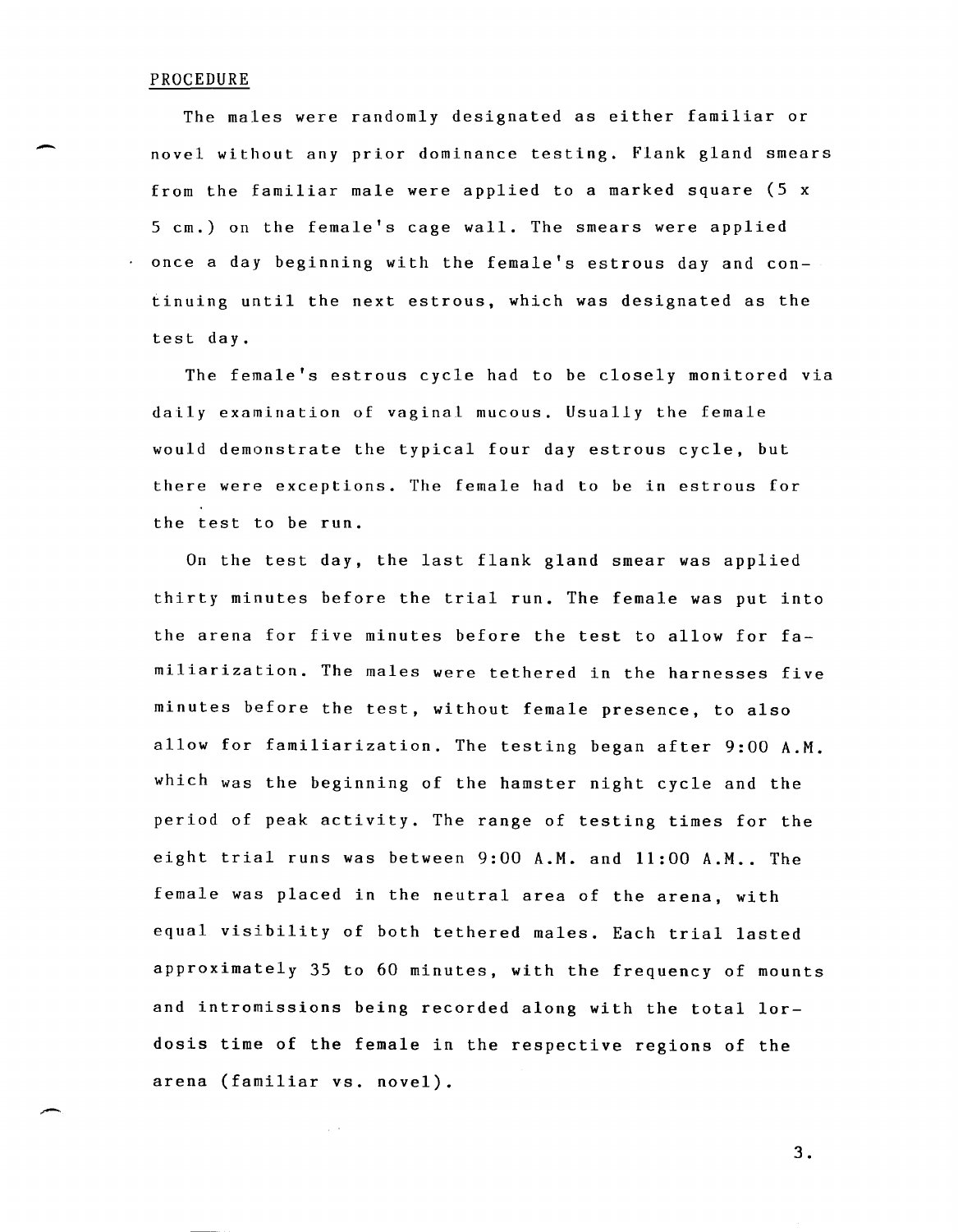# RESULTS AND DISCUSSION

## Table 1

# Female Preference Test Results

| VARIABLES     |     | FAMILIAR MALE vs. NOVEL MALE                 | $x^2$  |
|---------------|-----|----------------------------------------------|--------|
|               |     | Total Lordosis Time 134.35 mn. vs. 48.56 mn. | 20.11  |
| Mounts        | 384 | vs. 130                                      | 62.759 |
| Intromissions | 160 | vs. 66                                       | 19.548 |
|               |     |                                              |        |

# Figure 1



\*Note: SEM= Standard error, TLD= Total lordosis time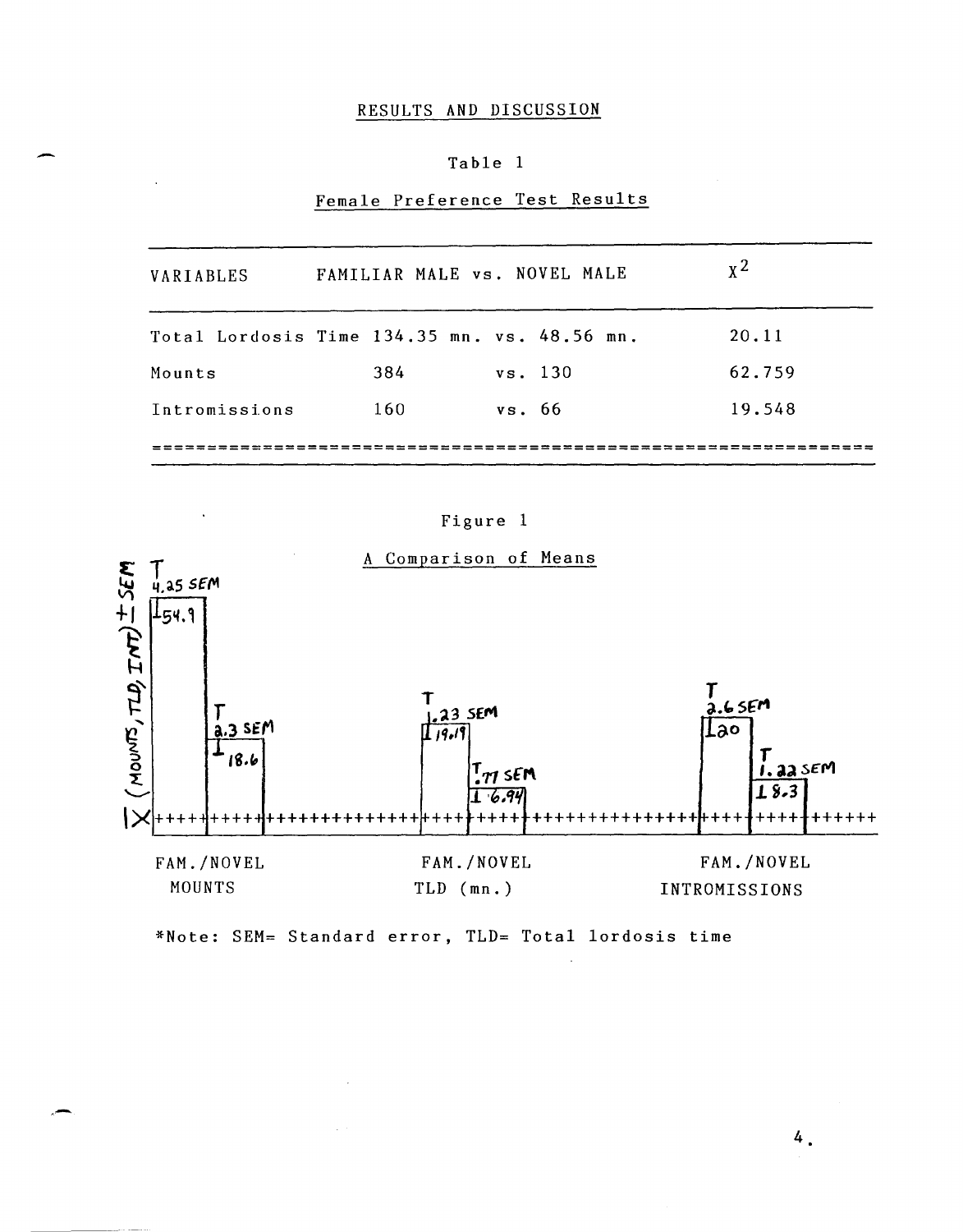The results seem to indicate that the female hamster may use flank gland odor as a cue in choosing a potential mate. The chi square values in Table 1 are significant in demonstrating a relationship between the familiar and novel male for the three variables tested. This data in Table 1 shows that there seemed to be a female preference for the familiar male in mate choice. The histogram in Figure 1, comparing the means of the variables, indicates a significantly greater frequency of female response towards the familiar male. Although the variance in the data was considerably high in Figure **1,** as is indicated by the standard errors, the composite frequencies compiled in the eight trial runs is definitely in favor of the familiar male as the preferred mate.

This study provides further support for data which proposes that flank gland secretions may play a role in the process of mate selection. It is clear, according to some studies, that marking behavior is sexually dimorphic that it tends to occur after aggressive encounters and that dominants often mark more frequently ( Dieterlen,1959; Johnston,1975). Ohter data, including this study, are not so consistent with an intimidation effect of flank gland substances.

The basic question presented in this conflict is the function of the flank gland secretions in communication. There is suggestive evidence that the analgous ventral gland odor of gerbils functions not so much to intimidate other males ( Fullenkamp, Fisher, Vance,1986; Halpin and Noonan, 1982), but to familiarize the female with the male's odor (Daly, 1977; Garrett and Campbell,1980). Daly (1977) also suggested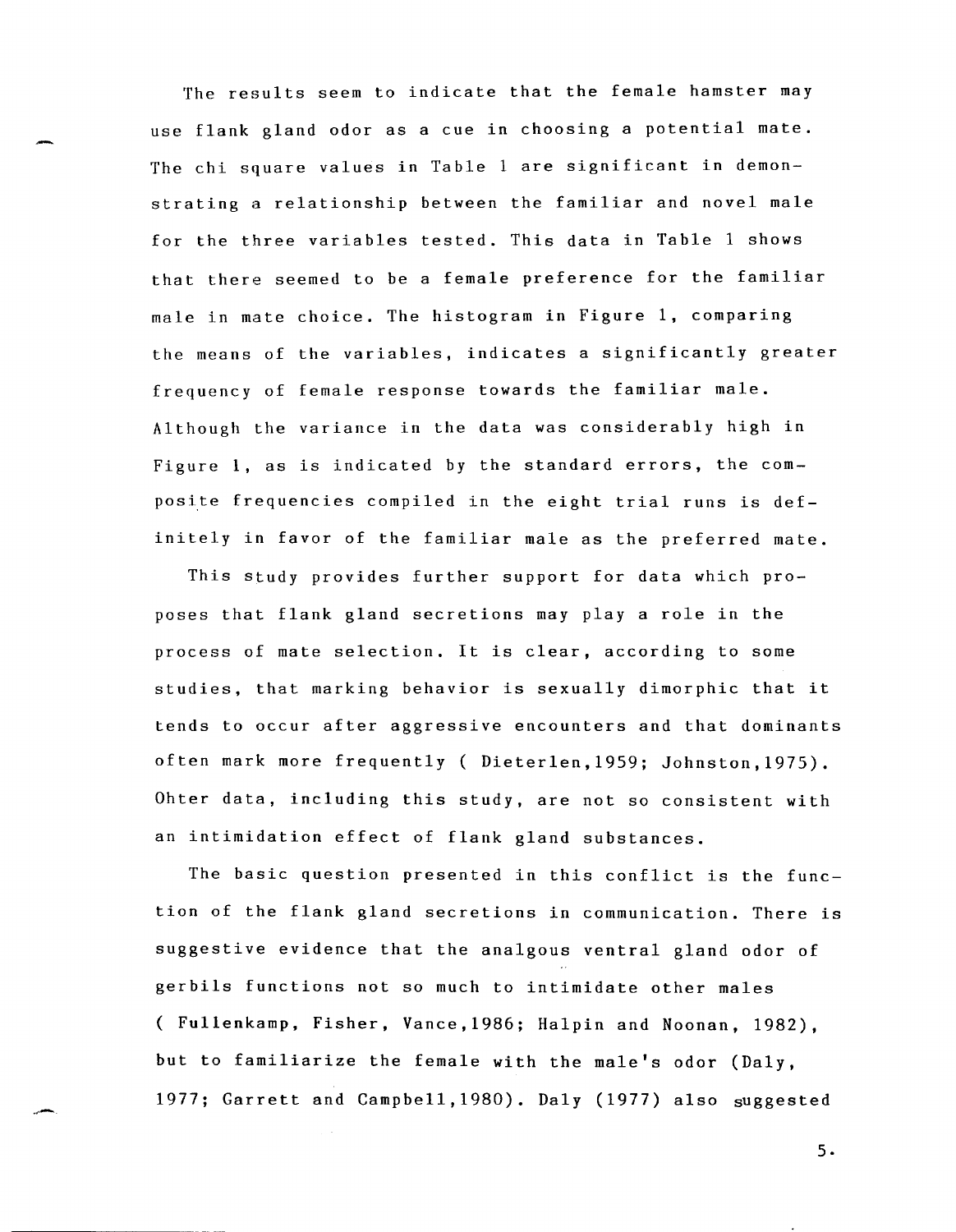that this may be the case with hamsters. It may be that the more frequent flank marking by the dominant male serves both to advertise his presence and to familiarize the female with his odors ( Fullenkamp, Fisher, Vance; 1986). Another possibility is that the flank odor may, like urine, convey information relevant to the male's status ( White, Fisher, Meunier;1984).

In this study the males were randomly chosen (familiar or novel), without any consideration of status. Even though the males were not dominance tested, the results significantly indicate that the female preferred the familiar male. A projected experiment from this study involving dominance testing would provide valuable data in determining the role of male marking behavior, and also in comparing male status and familiarity in female mate choice. The projected study would use the same procedure that was used in this study except that the males would be dominance tested before the test runs. The key test run would compare the frequencies ( total lordosis time, mounts, intromissions) between a familiar submissive male versus a novel dominant male.